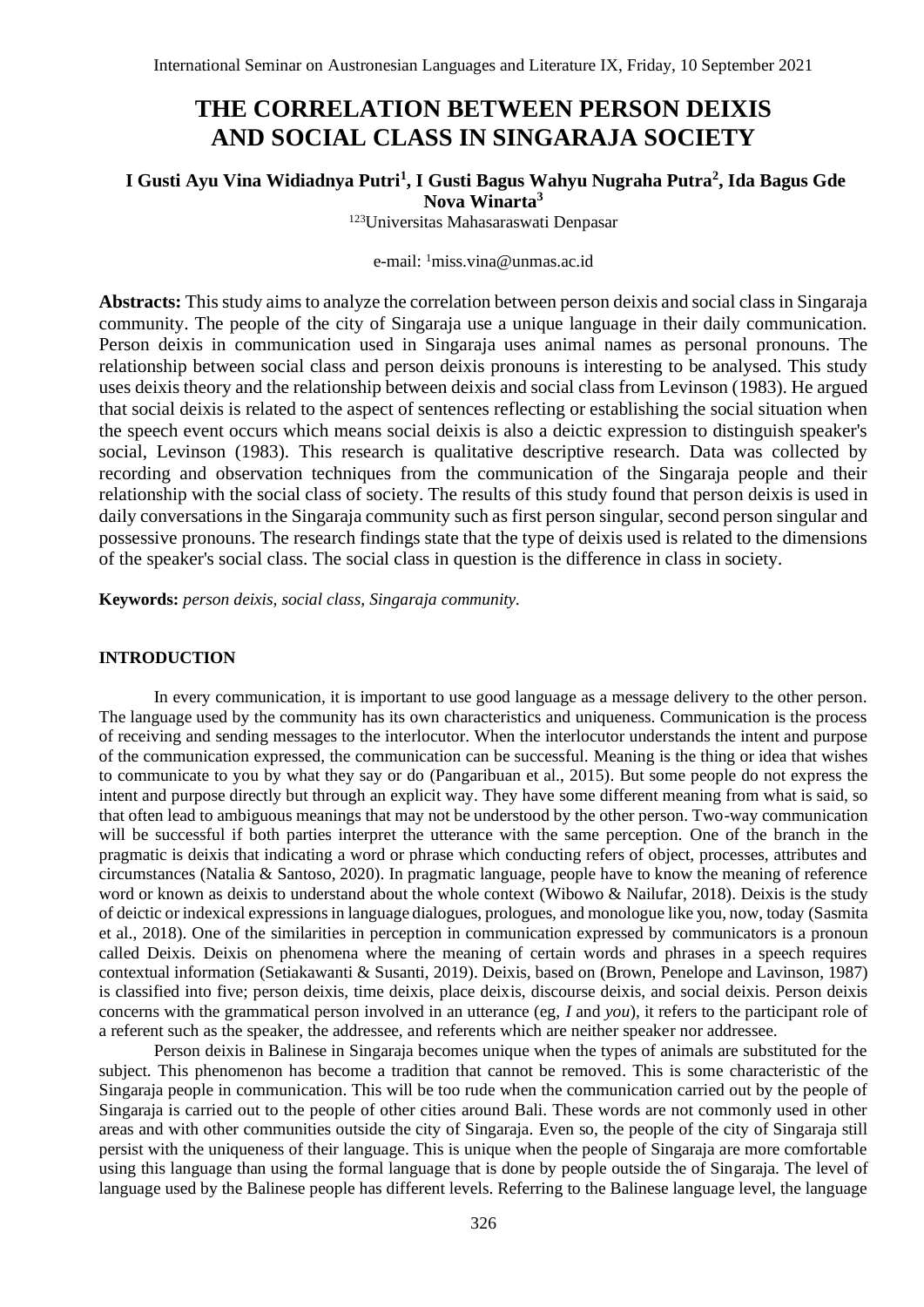used by the people of Singaraja is a lower class language. However, it is the language that is used as their lingua franca which characterizes familiarity. Based on these phenomena, it is important to analyze the reasons why person deixis has been used to this day and its relationship to social class. Thus, this study aims to analyse the relationship between person deixis and social class in Singaraja society. The previous research as literature review in this research are the research form (Zulyanputri et al., 2020) Previous research isresearch socio-linguisticthat provides insight into the social class of society identified through linguistic features such as social deixis. This study found that Nobel Prize winners were identified using both absolute and relational types of social deixis. Through research findings, only the type of relational social deixis can determine the dimensions of the speaker's social class. They are wealth, work, education, and social networks. The other research from (Siregar, 2020) shows that there are three types of personal deixis first personal deixis, second personal deixis and third personal deixis and three kinds of the reference on Frozen Movie include that reference that refers to first person, the reference which refers to second person and the reference which refers to third person. The research from (Sari, 2015) explained that if someone wants to learn a language, they must also learn about the rules and cultural background of that language. In addition, we must also know other aspects such as the character of the speaker, goals, problems and situations in the conversation. The last previous study as review of literature in this research is the analysed from (Zulyanputri et al., 2020). She analysed regarding the correlation between social deixis and social class in speech. Her findings show that both types of social deixis which are absolute and relational can be identified from every speech uttered by the Nobel Prize winners. Through the findings of the research, only the relational type of social deixis can determine the speakers' social class dimensions. They are wealth, occupation, education, and social networking. From the previous study that mention above, it is interesting to analyse the correlation between person deixis and social class in Singaraja. This analysis has analysed about direct interaction between speaker and hearer. It can be unique when someone say something in different way.

## **METHODOLOGY**

This research applied a qualitative approach. Data collection techniques in this study is to collect data in the form of interviews, responses, concept information and information collected through direct observation. Qualitative research is a series of activities or processes of filtering data or information that is reasonable in nature regarding a problem in certain conditions, aspects, or fields in the life of the object. The location of the research was carried out at Singaraja city one of the big city in Bali. The types and sources of data in this study are qualitative data types in language learning. The data supporting the validity of this research are data in the form of observations, documentation and interviews from students after the learning process with the application of constructivism theory is carried out. The research instrument used to obtain the required data was using observation sheets, questionnaire sheets. Methods and techniques of data collection is to carry out observations.

## **FINDING AND DISCUSSION**

In deixis (person), a linguistic expression is used for the purpose of picking out a specific individual in the context who may not have already been linguistically evoked. Probably the most common examples of deixis (person) involve the pronouns I and you, (Birner, 2013:116). Moreover, "you" in English can be used both deictically (when the context is required to determine the reference) and non-deictically (when the reference is general rather than to particular identifiable persons). The word "you" is also used in English in a much wider range of social contexts than would be represented by a single second person reference term in most other languages (Grundy, 2000:26). (Block, 2015) added that social class is unlike dimensions of identity like gender, race, ethnicity, nationality, sexuality, and religion, but social class is about a wide range of experiences in the dayto-day lives of people.

## **FINDING**

Person deixis used in Singaraja community as the form of close relationship between locutor and interlocutor. There are some finding in Person deixis that analyses in this research.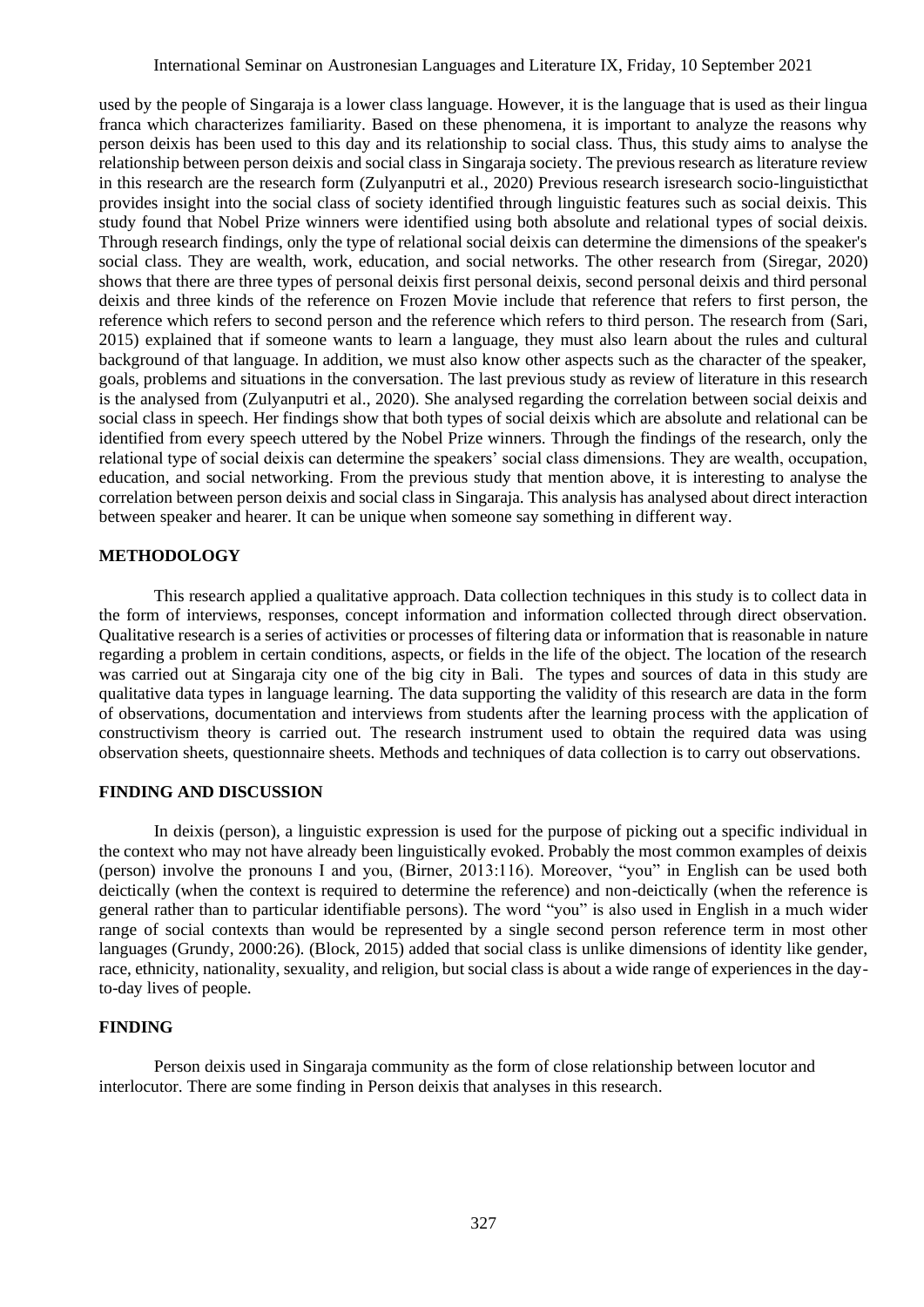| N <sub>o</sub>  | Data                          | Meaning                          | Person Deixis | Meaning             |
|-----------------|-------------------------------|----------------------------------|---------------|---------------------|
|                 | Mekejang suba ngayah uli tuni | Everyone here has been           | cicinge ne    | $\log / \text{you}$ |
|                 | semengan nganteg sanja,       | <i>ngayah</i> from morning to    |               |                     |
|                 | cicinge ne mare teka jam      | evening, but you just arrived at |               |                     |
|                 | amone. Sing ngelah lek nani   | this hour                        |               |                     |
|                 | Sing ngelah lek nani          | Have no feelings this guy        | nani          | You                 |
| 3               | Aduh bojoge ento tusing pesu  | Oops that monkey doesn't         | bojoge        | He                  |
|                 | pas ane lenan ngeroyong       | come out when everyone is        |               |                     |
|                 |                               | working together                 |               |                     |
| $\overline{4}$  | Cai harusne ngarap ene ibi    | You should have done it          | cai           | You                 |
|                 |                               | yesterday                        |               |                     |
| $5\overline{)}$ | Jenenge pules cicinge ento    | Call that monkey inside his      | Cicinge ento  | He                  |
|                 | jumahne nganteg tengai kene.  | house                            |               |                     |

Tabel 1 Data Finding

Based on the tabel above, person deixis used in communication between locutor and interlocutor. The person deixis used in those utterances are the kinds of animal like monkey and dog. These are commonly used in daily conversation in Singaraja society. How it is used in communication and how the correlation between person deixis and social class, it would be explained below.

# **DISCUSSION**

## *Relational Person Deixis to Place of Residence*

Social class in place of residence is the type of neighborhood one lives in (poor, working- class, middle class, gated community, an area in the process of gentrification) or the type of dwelling (individual house, flat, caravan) (Block, 2015).

Data 1: *Mekejang suba ngayah uli tuni semengan nganteg sanja, cicinge ne mare teka jam amone. Sing ngelah lek nani, cai harusne teka uli semengan patuh teken ane lenan. Ngayah semengan teka tengai, apa men nyidang gae cai yen tekane suba tengai.*

(Everyone here has been *ngayah* from morning to evening, but you *(cicinge ne)* just arrived at this hour. Have no feelings this guy (nani), you should have come from the morning just like everyone else. *Ngayah* in the morning but you come in the afternoon, what can you do if it comes at noon)

The utterances in data 1 is utterance in daily communication in the Singajara community. People use *bahasa kepara* (rough language) as everyday language to the interlocutor. Person deixis is shown in the word *cicinge.* The word *cicinge* becomes person deixis instead of the word person as the other person. This person deixis is unique in Singaraja because not all people in Bali use the lexicon as a substitute for the word people. *Cicinge* in English is Dog. Dog is one of the mammals that used as deixis to replace someone. Person deixis is used by the speaker on the data to show intimacy between the interlocutor. In addition to the word dog which is called *cicing,* there are several person deixis used in the data. There are words *nani* and *cai.* These two words are substitutes for you. These two words are at the rough word level in Balinese language. The word appears to be used by people when they have the same social class. Referring to the data, it appears that the context in the sentence is in the same community environment and has a close relationship with residence or neighbors in the same community. In the utterance, there is the word "*ngayah*" or mutual cooperation in the temple. In Bali, *ngayah* activities are carried out by the community in one *Banjar* or community, so that the proximity of the speaker to the other person is related to the place of residence that close. The speaker uses the word "dog" as a substitute for the word you because they have close proximity as neighbors or in the community.

Data 2: *Aduh… bojoge ento tusing pesu pas ane lenan ngeroyong. Tere tawange apa yen gegaen ne harusne garap ajak mekejang apang engalan pragat. Engalin kaukin bojoge ento di umahne. Jenenge pules cicinge ento jumahne nganteg tengai kene.*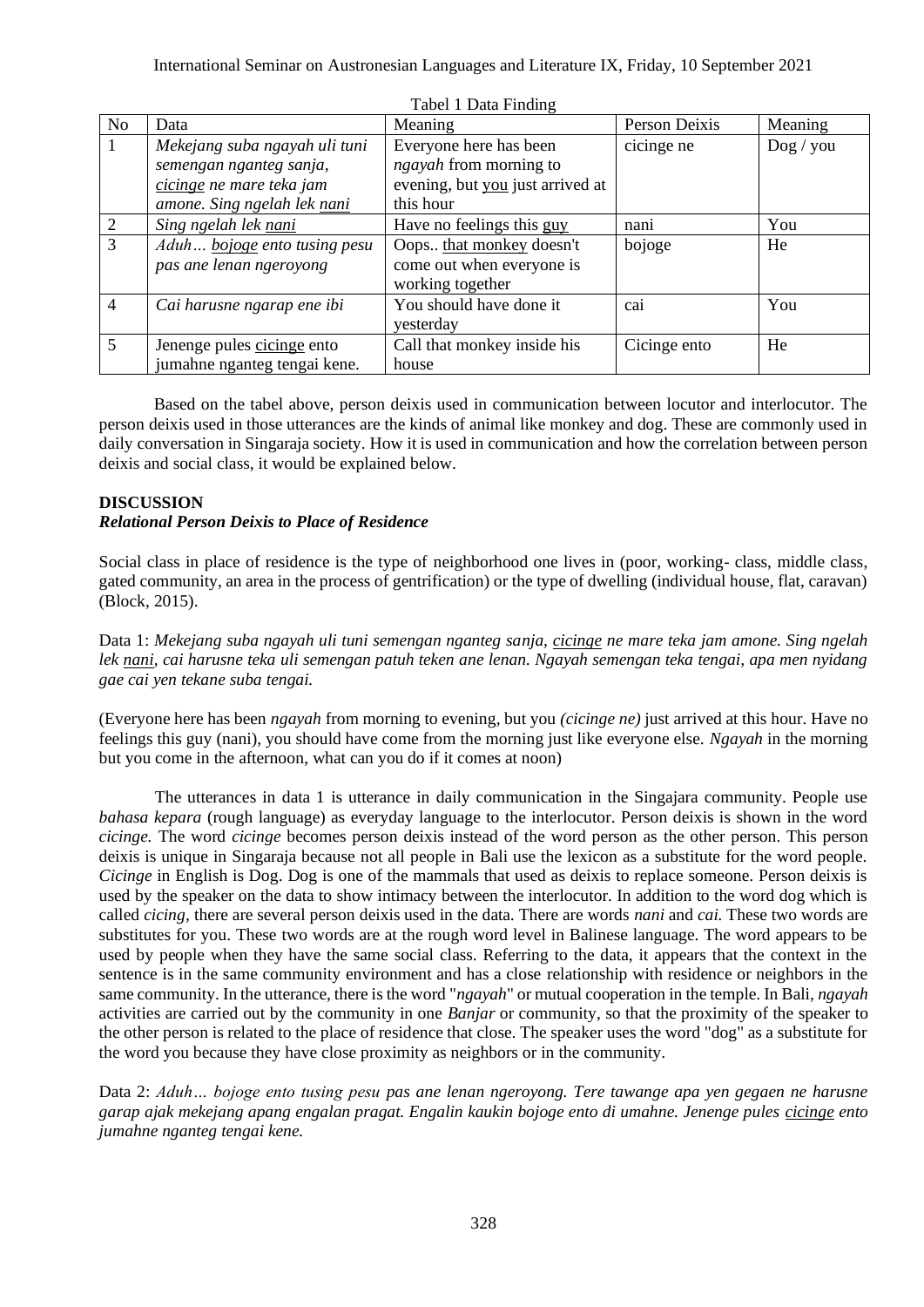## International Seminar on Austronesian Languages and Literature IX, Friday, 10 September 2021

(Oops.. this monkey doesn't come out when everyone is working together. Doesn't he know that this work must be done together so that it can be finished quickly. Soon, call that monkey inside his house. Maybe he slept at his house until this afternoon).

In the second data, the person deixis used is the word *bojog*. In Balinese, the word *bojog* as a refers for people, that is not commonly used in daily communication. It is different in Singaraja society. The word *bojog* as a refers for the word people is commonly used by the community. *Bojog* in English is monkey. Monkeys are one of the most energetic mammals. Generally, if someone is called a monkey, they may feel offended because they are equated with animals. However, for the Singaraja community, the words *bojog* or monkey as person deixis are used precisely to reflect the closeness between speakers. In addition, the data appears person deixis *cicinge*. The word *bojog* and the word *cicinge* in Balinese are generally low-level words that are unwell used in public communication because they are too harsh. This is unique when the Singaraja community uses these two words as a form of intimacy. The context in the second utterance is a mutual cooperation activity in which one of the residents does not participate in the activity. Other residents who felt annoyed then called him and asked him to work together. It is clear that the intimacy that occurs between residents, because they have the same social class. The social class between them is the proximity of residence. Living close to them makes it commonly used for them to call someone with animal words such as dogs and monkeys.

#### *Relation between Person Deixis to Occupation*

Occupation is the kind of work done: information-based or manual, specialized or unskilled, etc. (Block, 2015)

Data 3: *Patuh peturu guru, cai harusne nawang teken awig-awig di desa. Ane cen dadi jalanang ane cent using dadi. Jani jemak berkas e ento terus engalin tanda tanganin*

(Same as a teachers should understand the rules in the village. What can be done and what can't be done. Now take the file and sign it immediately)

The person deixis used in the utterance is the word *cai.* The word cai as person deixis replaces the word you. *Cai* is a harsh language that refers to *you*. In some Balinese the word *cai* is rarely used because it is a rough form of the Balinese language. Balinese language has a level of language used in society based on social class. The utterance means to say that the interlocutor should obey the existing rules. The speaker gives advice to the other person to do something that should be done. The sentence implies that the speaker and the interlocutor have the same social class. The sentence "*patuh peturu guru*" which means the same as a teacher says explicitly that they are in the same social class. This same social class makes the speaker and the interlocutor not feel awkward using person deixis with the word *cai.* 

Data 4: *Engalin ka carike, apang tusing engalan tengai nenggala carik. Cai harusne ngarap ene ibi, kan jani tusing je sibuk dadine. Ulian ibi tusing ka carik kanggaong jani ke carik semengan gati.*

(We quickly go to the rice field; we must be plowed immediately so that it is not too late. You should have done it yesterday, so today wasn't too busy. Because yesterday we were not in the fields, today we have to go to the fields early)

The person deixis used in the fourth data is the word *cai*. The word *cai* refers to you or the other person. The sentence *Cai harusne ngarap ene ibi, the* sentence refers to you as the interlocutor to work on the rice fields. The context in the sentence is that the speaker and the interlocutor must immediately plow the fields so that is not too late. The speaker and the interlocutor carry out this communication on the way to the rice fields. The utterance explicitly states that the speaker and the interlocutor have the same social class. The word *cai* is commonly used by speakers and interlocutors in this context. The speaker uses the word *cai* as a form of intimacy between the speaker and the interlocutor. This intimacy is due to the existence of the same social class, which is the same in the same occupation. They are farmers so the communication is around the fields. This utterance can be seen in the sentence *"enggalin kecarik…. ".* The sentence implies that the speaker and the interlocutor are the same as a farmer. In the data, the word *cai* as person deixis is clearly used by people who have the same occupation.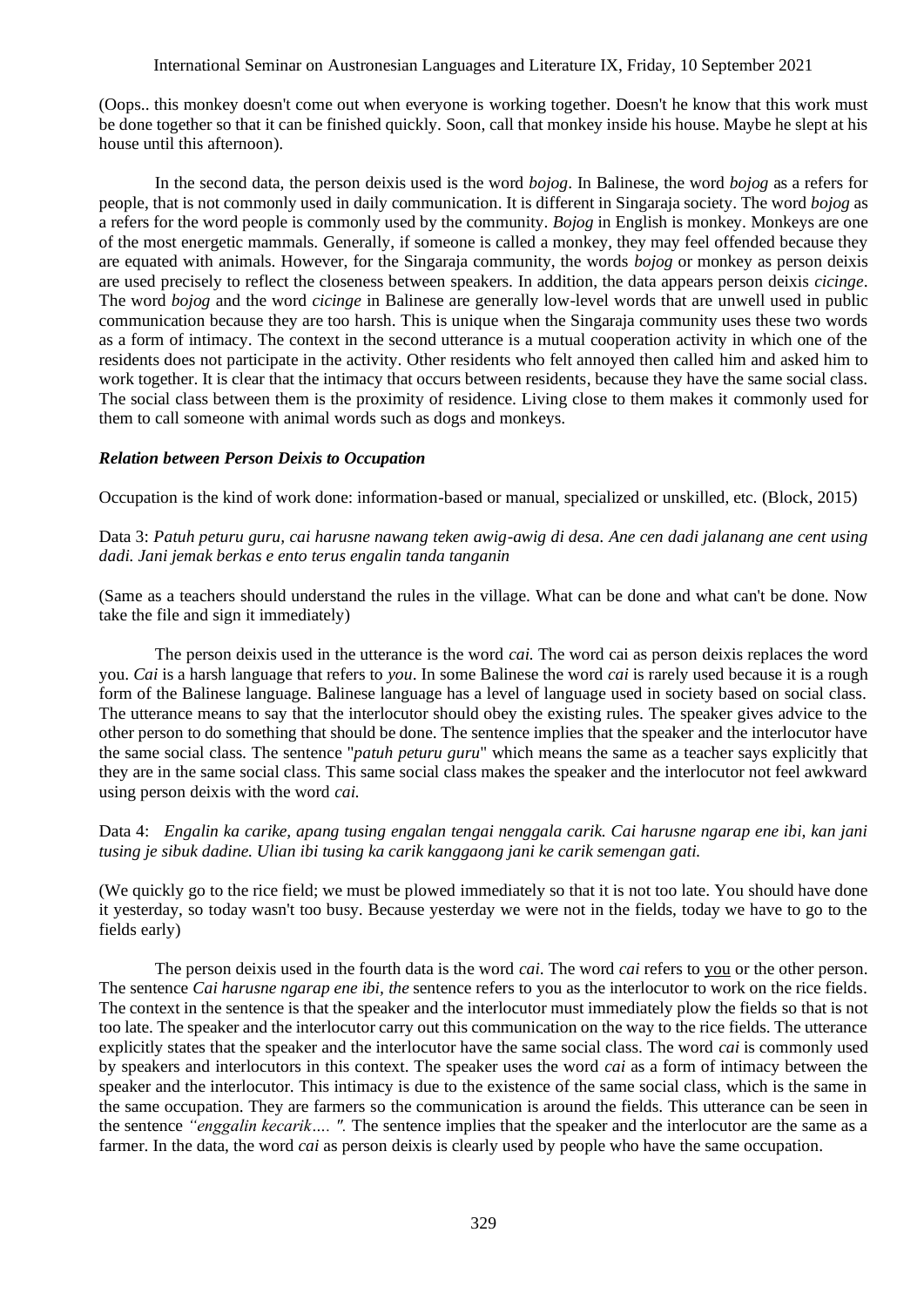# *Relation between Person deixis to Social Networking*

Middle-class people tend to socialize with middle-class people, working-class people with working-class people, etc. (Block, 2015)

Data 5: *Di desa ajin barange tileh mudah, cai meli tipat nu nyidang aji 2000, len yen cai meli tipat di kota jeg 10000 ajine. Makane demen atine nyidang hidup di desa.*

(In the village the price of goods is still cheap, you buy *tipat* still at a price of 2000 different if you buy *tipat* in the city it becomes 10000. So we are grateful to be able to live in the village).

Person deixis used in data 5 is the word *cai*. Similar to the previous data, the word *cai* is a rude language refers to the other person or you. In the sentence "*cai meli tipat nu nyidaang aji 2000"*, the person deixis that appears is the word *cai* which replaces you. The context of the utterance is that speaker and the interlocutor are communicating about life in the village. The communication implicit in the data states that life in the village is better than life in the city because all prices are still cheap. The speaker is comparing the price of goods between in the village and in the city which is much cheaper. Person deixis with the word *cai* shows intimacy between the speaker and the interlocutor. The intimacy between the speaker and the interlocutor occurs because they have the same social networking. The social networking is Middle-class people tend to socialize with middle-class people. From the data it is clear that the speakers and interlocutors are villagers. The villagers communicate relates to the village community, so that the person said *cai* as person deixis is used commonly by the community.

Data 6: *Mani rainan di banjar kanggoang nganngo buah local dogenan kondisi ekonomi jani sedeng tusing luwung. Cai maturan nganggo buah lokal apa buah import patuh dogen di arep Hyang Widhi.*

(Tomorrow it will get ceremony in *Banjar* we use only local fruits; the economic condition is not good. Whether you are a local fruit or an imported fruit, you are the same in the eyes of God).

The utterances in data 6 intend to give advice to the interlocutor about the means of ceremony used. In the data there is a person deixis with the word *cai* which refers to "you". The word *cai* is a type of rough Balinese language used by people if they have more closeness. The utterance of *"cai maturan nganggo buah lokal apa buah import patuh dogen di arep Hyang Widhi". It* is a form of advice sentence. The person deixis used is the word *cai* which refers to "you" as the other person. It seems clear that the speaker and the interlocutor have close relationship in same *Social Networking*. It can be seen in speech *Mani rainan di banjar kanggoang nganngo buah local dogenan..*. The utterance states that they are in the same social class. the speaker and the interlocutor are *krama banjar* or live in the same *banjar*. *Banjar* is the smallest form of local government in Bali is the Banjar. It is basically a local community group who acts as a village government system and village council. In this data, it is stated that person deixis is commonly used by people who have same *Social Networking*. Social networking in this case is both from the same community (banjar) so that the speaker and the interlocutor have the same social class.

# **CONCLUSION**

The language used by the community has its own characteristics and uniqueness. Communication is the process of receiving and sending messages to the interlocutor. When the interlocutor understands the intent and purpose of the communication expressed, the communication can be successful. Based on the analysis above, it can be concluded that this same social class makes the speaker and the interlocutor not feel awkward using person deixis. Person deixis that commonly used by Singaraja people are monkey, dog, cai, nani as subject or object in the sentences. I addition, there are three aspect of social class that have correlation between person deixis that found in this research, such as Relational Person Deixis to Place of Residence, Relation between Person Deixis to Occupation, Relation between Person deixis to Social Networking.